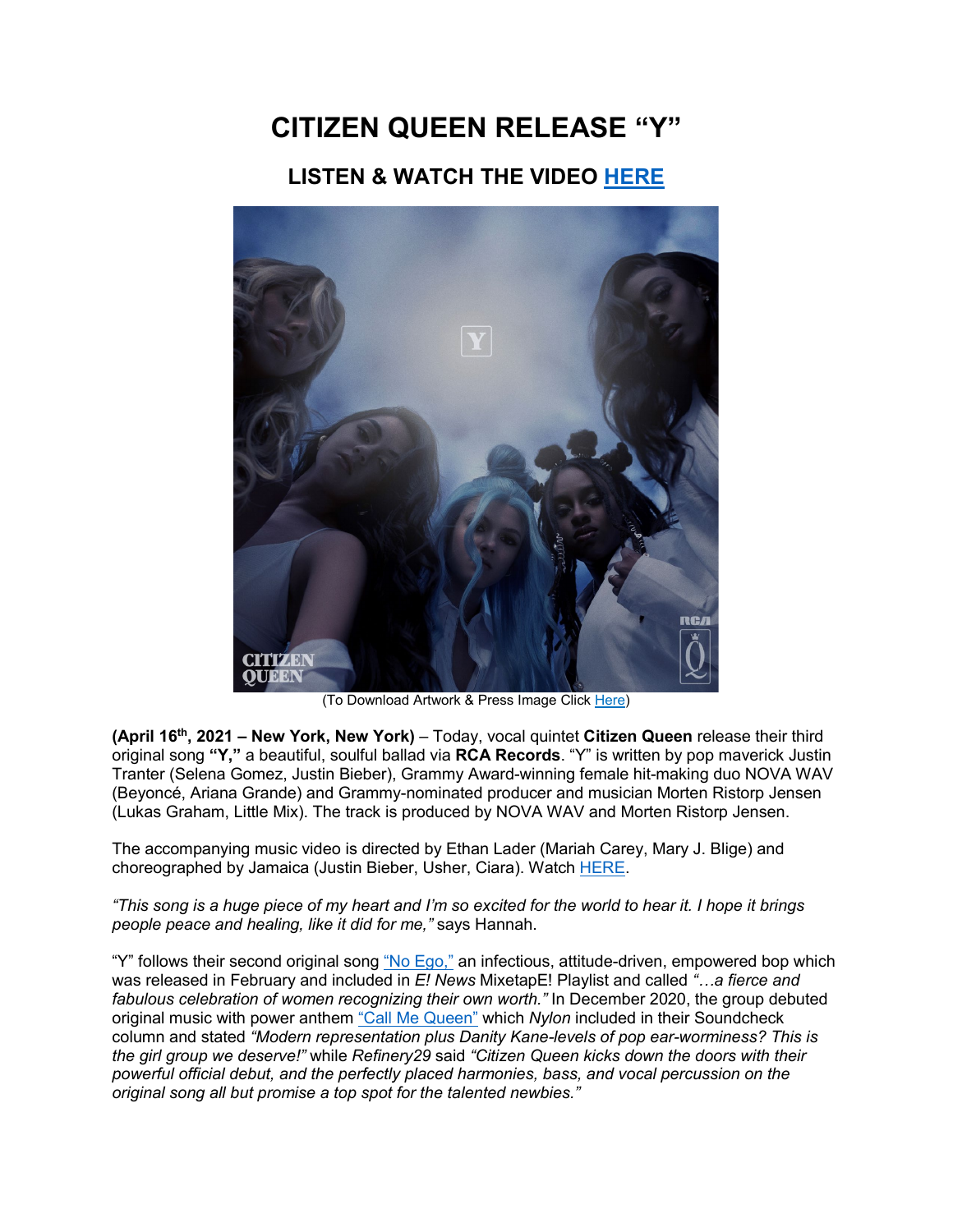Alongside their executive producer team of Justin Tranter and NOVA WAV, Citizen Queen spent the better part of last year developing an arsenal of slickly-produced, superbly sung R&B-laced pop bangers and ballads. More to come from Citizen Queen soon.



Photo Credit: Connor Franta

## **About Citizen Queen:**

Comprised of five supremely talented female vocalists, Kaedi Dalley (20), Hannah Mrozak (22), Cora Isabel (20) Nina Nelson (23) and Kaylah Sharve' (22), Citizen Queen is diverse in vocal style and background, but united in their mission to carry the torch as the next generation of girl group excellence.

The group have racked up hundreds of thousands of streams, millions of views on YouTube – including the expertly-arranged and flawlessly-executed "Evolution of Girl Groups" (20m views) – toured in arenas throughout North America and received praise from the likes of everyone from Ariana Grande to Meghan Trainor - and they haven't even released original music…until now.

> **To Buy/Stream/Watch "Y":** Multi-Retailer: [https://smarturl.it/CQY](https://eur01.safelinks.protection.outlook.com/?url=https%3A%2F%2Fsmarturl.it%2FCQY&data=04%7C01%7Ckirsten.mikkelson%40rcarecords.com%7C9256df12fa0744ff17b808d900e92fd6%7Cf0aff3b791a54aaeaf71c63e1dda2049%7C0%7C0%7C637541823818764329%7CUnknown%7CTWFpbGZsb3d8eyJWIjoiMC4wLjAwMDAiLCJQIjoiV2luMzIiLCJBTiI6Ik1haWwiLCJXVCI6Mn0%3D%7C1000&sdata=0kEsaBB1Q%2Fik7zbpSNDOCkU%2Fo4S9lHykF6CuSd3ZcCw%3D&reserved=0) Official Video: [https://smarturl.it/CQY/youtube](https://eur01.safelinks.protection.outlook.com/?url=https%3A%2F%2Fsmarturl.it%2FCQY%2Fyoutube&data=04%7C01%7Ckirsten.mikkelson%40rcarecords.com%7C9256df12fa0744ff17b808d900e92fd6%7Cf0aff3b791a54aaeaf71c63e1dda2049%7C0%7C0%7C637541823818774316%7CUnknown%7CTWFpbGZsb3d8eyJWIjoiMC4wLjAwMDAiLCJQIjoiV2luMzIiLCJBTiI6Ik1haWwiLCJXVCI6Mn0%3D%7C1000&sdata=7DlDu54jb0zkUmBr5oT3FsNczQcxHHbAQ0EreJtVkyI%3D&reserved=0)

**For More Information:** [Official Website](https://eur01.safelinks.protection.outlook.com/?url=https%3A%2F%2Fwww.citizenqueen.com%2F&data=04%7C01%7Ckirsten.mikkelson%40rcarecords.com%7C9256df12fa0744ff17b808d900e92fd6%7Cf0aff3b791a54aaeaf71c63e1dda2049%7C0%7C0%7C637541823818774316%7CUnknown%7CTWFpbGZsb3d8eyJWIjoiMC4wLjAwMDAiLCJQIjoiV2luMzIiLCJBTiI6Ik1haWwiLCJXVCI6Mn0%3D%7C1000&sdata=2PmiV7CeTVUT2g9TmxfTJ%2FUWBtWn5zVO27uA8JDeqUU%3D&reserved=0) | [Facebook](https://eur01.safelinks.protection.outlook.com/?url=https%3A%2F%2Fwww.facebook.com%2FCitizenQueenMusic%2F&data=04%7C01%7Ckirsten.mikkelson%40rcarecords.com%7C9256df12fa0744ff17b808d900e92fd6%7Cf0aff3b791a54aaeaf71c63e1dda2049%7C0%7C0%7C637541823818784313%7CUnknown%7CTWFpbGZsb3d8eyJWIjoiMC4wLjAwMDAiLCJQIjoiV2luMzIiLCJBTiI6Ik1haWwiLCJXVCI6Mn0%3D%7C1000&sdata=%2BL2%2By4DeeSlTq4USEVIsJYSe5oAPVCBMJojB%2FtPgrDg%3D&reserved=0) | [Twitter](https://eur01.safelinks.protection.outlook.com/?url=https%3A%2F%2Ftwitter.com%2FCQOfficial&data=04%7C01%7Ckirsten.mikkelson%40rcarecords.com%7C9256df12fa0744ff17b808d900e92fd6%7Cf0aff3b791a54aaeaf71c63e1dda2049%7C0%7C0%7C637541823818784313%7CUnknown%7CTWFpbGZsb3d8eyJWIjoiMC4wLjAwMDAiLCJQIjoiV2luMzIiLCJBTiI6Ik1haWwiLCJXVCI6Mn0%3D%7C1000&sdata=M6hWAEynoxWlCXm9M05ucNjtl%2Fi24q9t%2BvHgF14yLHY%3D&reserved=0) | [Instagram](https://eur01.safelinks.protection.outlook.com/?url=https%3A%2F%2Fwww.instagram.com%2Fcitizenqueen%2F&data=04%7C01%7Ckirsten.mikkelson%40rcarecords.com%7C9256df12fa0744ff17b808d900e92fd6%7Cf0aff3b791a54aaeaf71c63e1dda2049%7C0%7C0%7C637541823818794304%7CUnknown%7CTWFpbGZsb3d8eyJWIjoiMC4wLjAwMDAiLCJQIjoiV2luMzIiLCJBTiI6Ik1haWwiLCJXVCI6Mn0%3D%7C1000&sdata=bGcfCGliUOo%2FtJKuKT%2FpGcEqYzOQh5LGgefs%2FEgnEWU%3D&reserved=0)